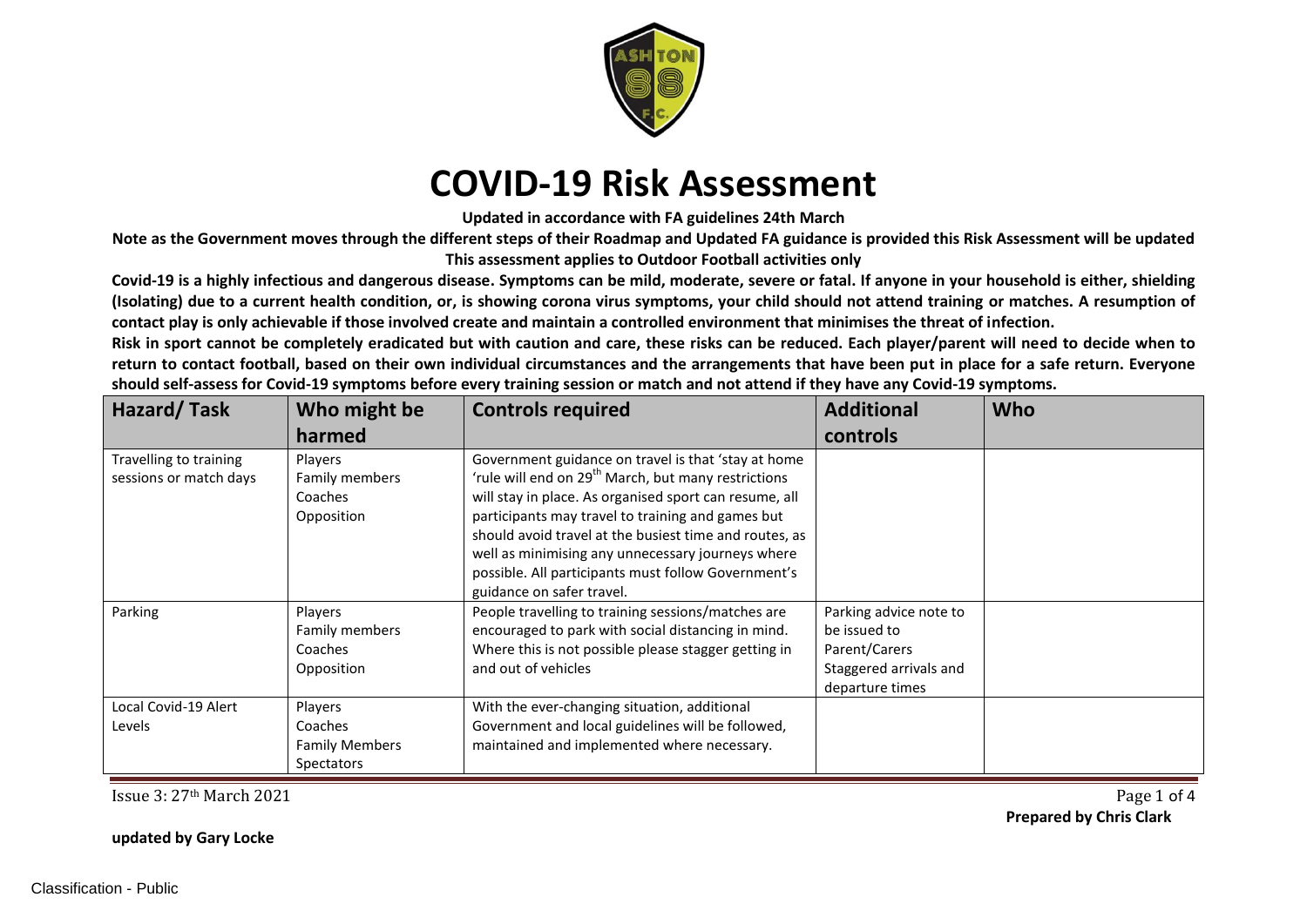

| <b>Hazard/Task</b> | Who might be   | <b>Controls required</b>                             | <b>Additional</b> | Who |
|--------------------|----------------|------------------------------------------------------|-------------------|-----|
|                    | harmed         |                                                      | controls          |     |
| First aid          | Players        | Normal first aid kit to be provided.                 |                   |     |
|                    | Coaches        | A supply of masks to be provided to all coaches if   |                   |     |
|                    |                | first aid is required.                               |                   |     |
|                    |                | Gloves will be worn when administering first aid in  |                   |     |
|                    |                | normal practices of good hygiene.                    |                   |     |
|                    |                | For younger players it will be encouraged for family |                   |     |
|                    |                | members to initially check the child's injury - with |                   |     |
|                    |                | guidance of the coach.                               |                   |     |
| Spectators         | Family members | No Spectators are allowed at grassroots football     |                   |     |
|                    | Opposition     | however one parent/carer per youth player is         |                   |     |
|                    |                | permitted to be present One Parent/carer per player  |                   |     |
|                    |                | to remain in attendance at training session/match    |                   |     |
|                    |                | but must follow the government COVID-19 19           |                   |     |
|                    |                | guidance including social distancing measures        |                   |     |
| Hygiene            | Players        | All players and coaches are to bring their own hand  |                   |     |
|                    | Coaches        | Sanitizer to training sessions/matches.              |                   |     |
|                    |                | Players and Coaches to sanitize hands prior, during  |                   |     |
|                    |                | and after the training session/match. Spitting to be |                   |     |
|                    |                | discouraged by all.                                  |                   |     |
| Water              | Players        | Each player is to bring their own named water        |                   |     |
|                    |                | bottle.                                              |                   |     |
| Safeguarding       | Players        | Normal safeguarding policies apply.                  |                   |     |
|                    | Coaches        |                                                      |                   |     |

Issue 3: 27th March 2021 Page 2 of 4

**Prepared by Chris Clark**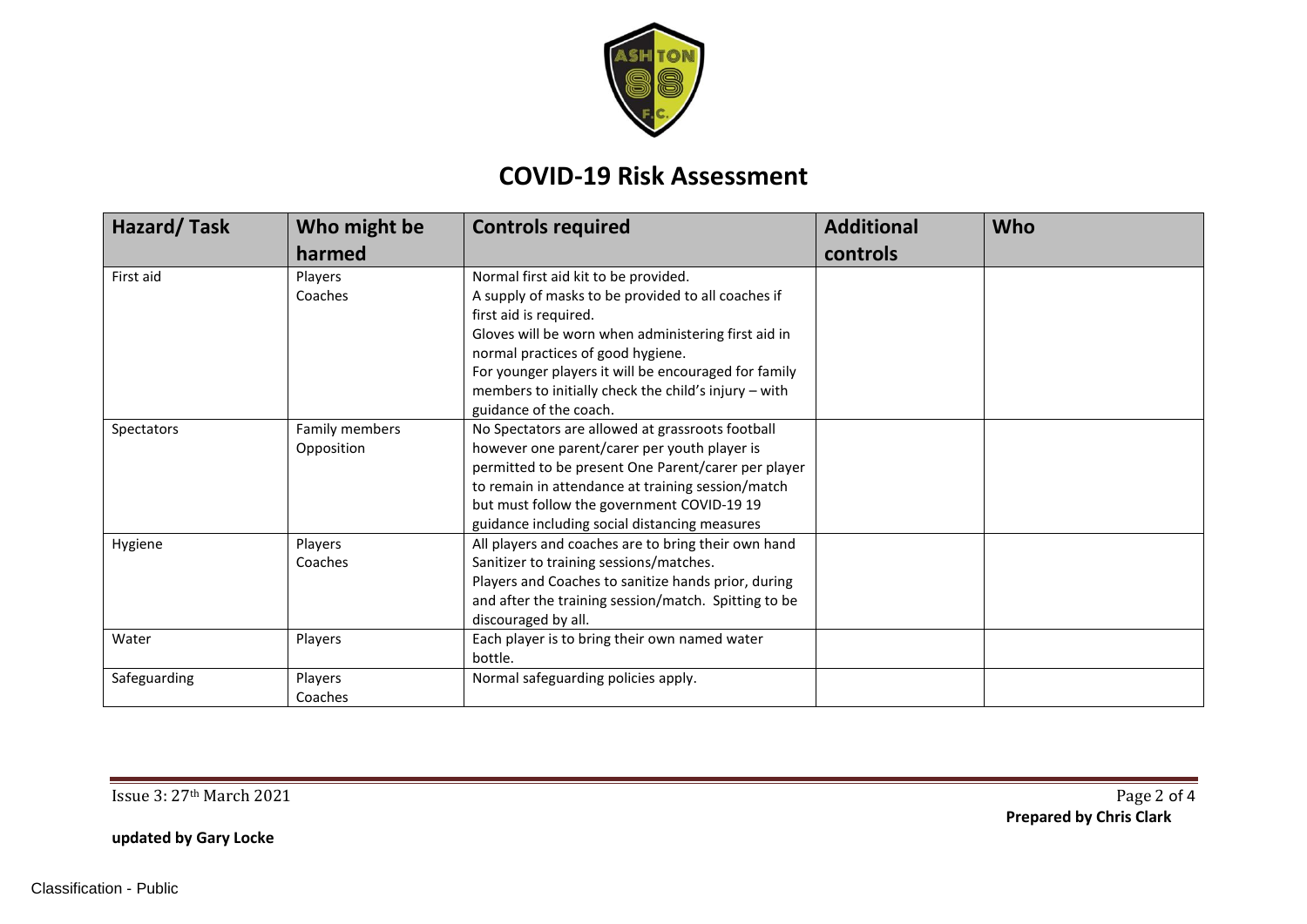

| Hazard/Task                          | Who might be                                                     | <b>Controls required</b>                                                                                                                                                                                                                                                                                                                                                                                                                                                         | <b>Additional</b> | <b>Who</b> |
|--------------------------------------|------------------------------------------------------------------|----------------------------------------------------------------------------------------------------------------------------------------------------------------------------------------------------------------------------------------------------------------------------------------------------------------------------------------------------------------------------------------------------------------------------------------------------------------------------------|-------------------|------------|
|                                      | harmed                                                           |                                                                                                                                                                                                                                                                                                                                                                                                                                                                                  | controls          |            |
| Training session                     | Players<br>Coaches                                               | Competitive match play is permitted, with social<br>distancing in place before and after the<br>session/match and in any breaks during play.                                                                                                                                                                                                                                                                                                                                     |                   |            |
|                                      |                                                                  | Competitive training can take place in an outdoor<br>setting provided this takes place in groups no more<br>than 30 (including coaches).                                                                                                                                                                                                                                                                                                                                         |                   |            |
|                                      |                                                                  | If a group session with one ball is required, no<br>touching the ball with your hands (GK's must wear<br>gloves).                                                                                                                                                                                                                                                                                                                                                                |                   |            |
| Cleaning training/match<br>equipment | Players<br>Coaches<br>Family members<br>Opposition<br>Spectators | Training equipment to be disinfected and cleaned<br>before and after session/match - Used Bibs to be<br>washed after every use, and not re-used by different<br>players during session. Players not to touch them.<br>Balls, goalposts, and corner flags to be cleaned<br>during intervals of matches.<br>When ball goes out of play, it should not be<br>retrieved by non-participants and should be<br>retrieved by a playing participant using their feet,<br>where possible. |                   |            |
| Disposing of PPE                     | Coaches                                                          | Used disposable masks/ gloves should be double<br>bagged and either placed in the specific bin on site<br>or they should be stored for 72 hours then disposed<br>of in the normal general waste.                                                                                                                                                                                                                                                                                 |                   |            |

Issue 3: 27th March 2021 Page 3 of 4 **Prepared by Chris Clark**